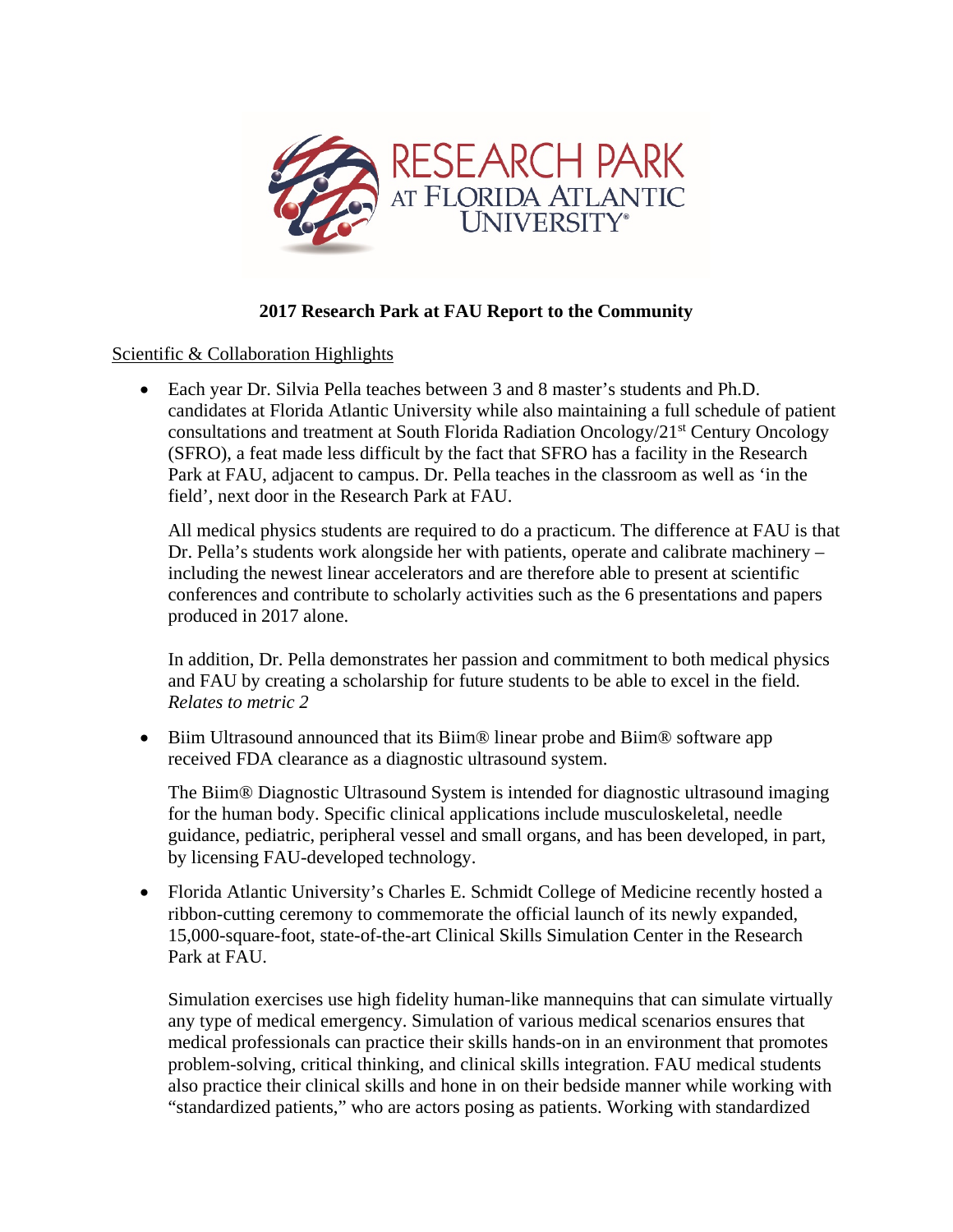patients enables them to self-reflect and improve their humanistic and empathetic approach to patients. The educational clinical scenarios greatly enhance the students' communication skills and confidence before working with real patients.

Since its inception, FAU's simulation center has trained more than 3,000 practicing nurses, hundreds of medical residents, hundreds of medical students and has addressed the training needs for adult living and skilled nursing facilities. The center will continue to train all four years of FAU's medical students. FAU's medical school also is planning to provide inter-professional communication training as well as medical resident training to further expand collaborative clinical experiences for its participants.

• FAU Tech Runway released its  $3<sup>rd</sup>$  economic impact study. In just three years, 298 jobs and 94 internships have been created; 53 FAU students have been employed; 139 corporate partnerships have been created; more than \$23 million in revenue has been earned; and more than \$46 million investment capital has been raised.

These achievements have required relatively modest state investment. Florida Gov. Rick Scott approved \$1,016,115 in funding for FAU Tech Runway<sup>®</sup> in the 2017-18 state budget. FAU Tech Runway® has proven itself to be a good return on this investment; for every \$1 million in public investment received, \$19.4 million is put back into the economy. *Possibly relates to metric 10*

• Dioxide Materials and the Institute for Sensing and Embedded Network Systems Engineering continued their partnership in the area of whole-building CO2 monitoring for whole-building CO2 sensing and demand control ventilation. The team submitted a joint proposal to the ARPA-E SENSOR program (Saving Energy Nationwide in Structures with Occupancy Recognition), and a subsequent concept paper to the ARPA-E OPEN program. Dioxide Materials additionally engaged the FAU team on an existing NOAA effort through a sub-award, focused on hardware support for a new version of Dioxide Material's CO2 sensor for in-water applications. *Relates to Metric 1*

*For more than 30 years, the Research Park at FAU has been an integral part of the University community. By having forward-thinking companies employ our students right on campus, we have been able to provide a rich academic experience and bestow upon students the opportunity to explore real world applications for their studies. – Dr. Gary W. Perry, Provost*

## Business Highlights

- Modernizing Medicine was named to the Inc. 5000 for the  $3<sup>rd</sup>$  year in a row, coming in at #1049 in 2017.
- U.S. Representative Ted Deutch visited Dioxide Materials to celebrate Economic Development Week. "Entrepreneurship is an essential component of a strong community and a strong economy," said U.S. Rep. Deutch. "The Research Park at FAU provides hands-on STEM learning opportunities and fosters an environment where startups can thrive. It's an exciting time for startups in South Florida, an area that is quickly becoming a national leader in technological innovation."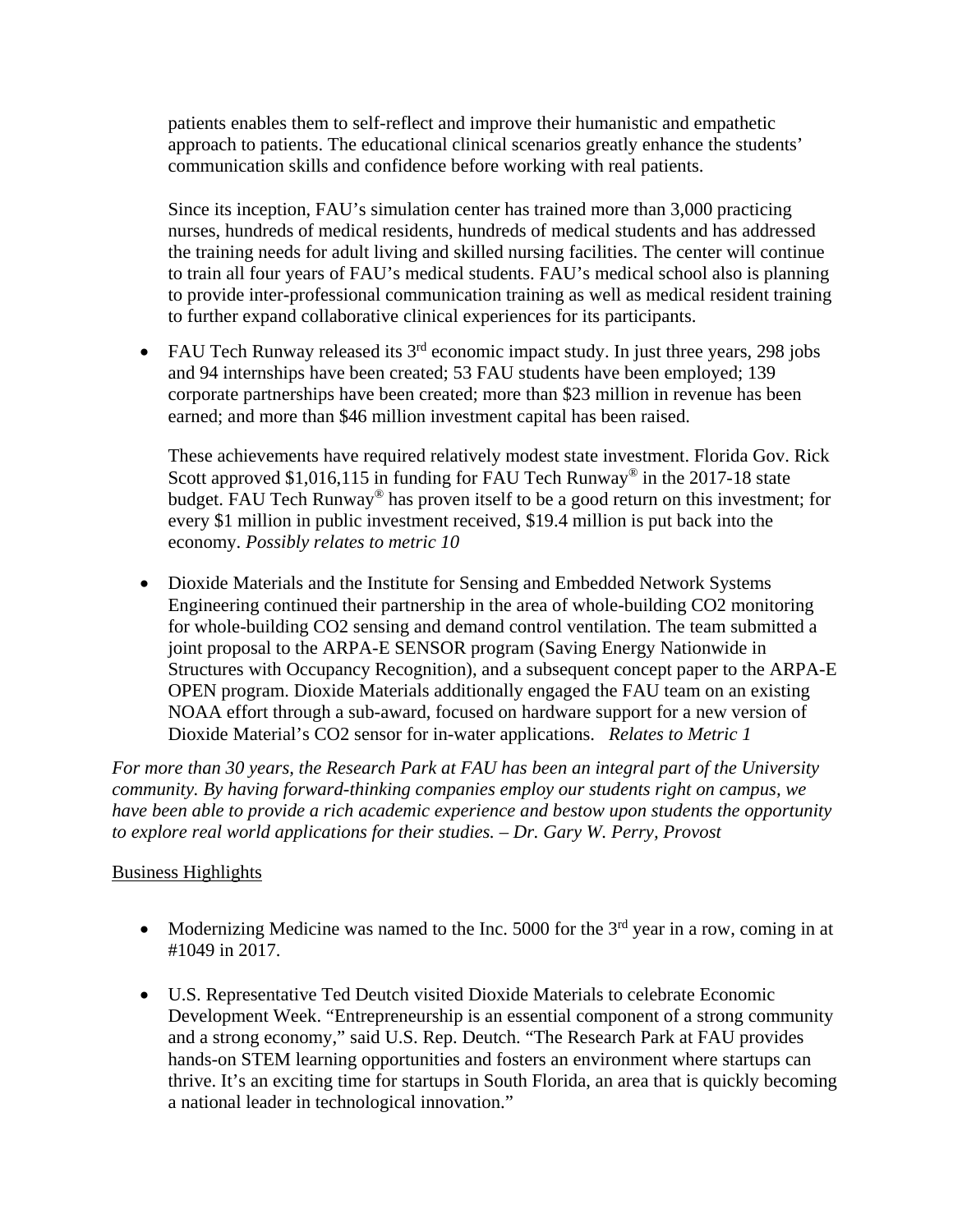"Dioxide Material's work could have an important impact on the development of sustainable systems for buildings and vehicles, creating long-term jobs and Congressman Deutch's visit is an important validation of our efforts," stated Dr. Rich Masel, president and chief executive officer of Dioxide Materials. "Federal support of our research, primarily through ARPA-E has been instrumental in getting the technology to the point of commercialization."

"Companies like Dioxide Materials in the Research Park at FAU are advancing research in partnership with academic researchers and students which amplifies their economic impact over the long-term," said Andrew Duffell, president and chief executive officer of the Research Park at FAU. "With start-ups playing such an important role in job creation, research parks are vital components of our economic development strategy."

- Modernizing Medicine announced \$231 Million equity investment from Warburg Pincus.
- MobileHelp®, a leader in mobile medical alert and personal health management solutions, announced that it signed a definitive agreement to be acquired by ABRY Partners, a Boston-based private equity firm with a long track record of investments in mission critical business and information services companies.
- GrowFL named Yachtico Inc., a company within the Research Park at Florida Atlantic University®, a "Florida Company to Watch." Yachtico is a platform that connects customers who want to rent or charter boats with fleet operators and boat owners. Since 2012, the Research Park at FAU has housed four companies that have been named "Florida Companies to Watch."
- Boca Raton Andriod Developers is a group for anyone interested in Android development. It doesn't matter if you are new to Android development or a seasoned professional, all skill levels are welcome.
- BocaVR is a community of VR developers, instructors, entrepreneurs, investors, engineers, artists, and early adopters. An open demo policy with plenty of time for demos. BocaVR's goal is to promote affordable and accessible immersive virtual reality and augmented reality to serve, develop, and promote an open, diverse, and healthy consumer VR and AR ecosystem.
- The South Florida PHP Users Group (SoFloPHP) exists to unite and grow the PHP (programming language) community of South Florida. With events in the Palm Beach, Boca Raton, Ft. Lauderdale, and Miami areas.
- Aerospace Technologies Group, Inc. (ATG), market-leading specialist in the rapid design, development and production of advanced technology, highly innovative, aerospace grade interior components and systems, was been named a finalist for the Florida Sterling Manufacturing Business Excellence Awards.

Selected for the commitment to continuous improvement, manufacturing best practices and performance excellence, ATG was been recognized along with 28 of the state's highperforming manufacturers for providing high-wage careers and high quality products and processes by the Florida Sterling Council in partnership with FloridaMakes. "To be chosen as a finalist among such an outstanding group of companies is an honor," said Simon Kay, President & CEO. "ATG is excited to contribute to the growth of business to our great state of Florida."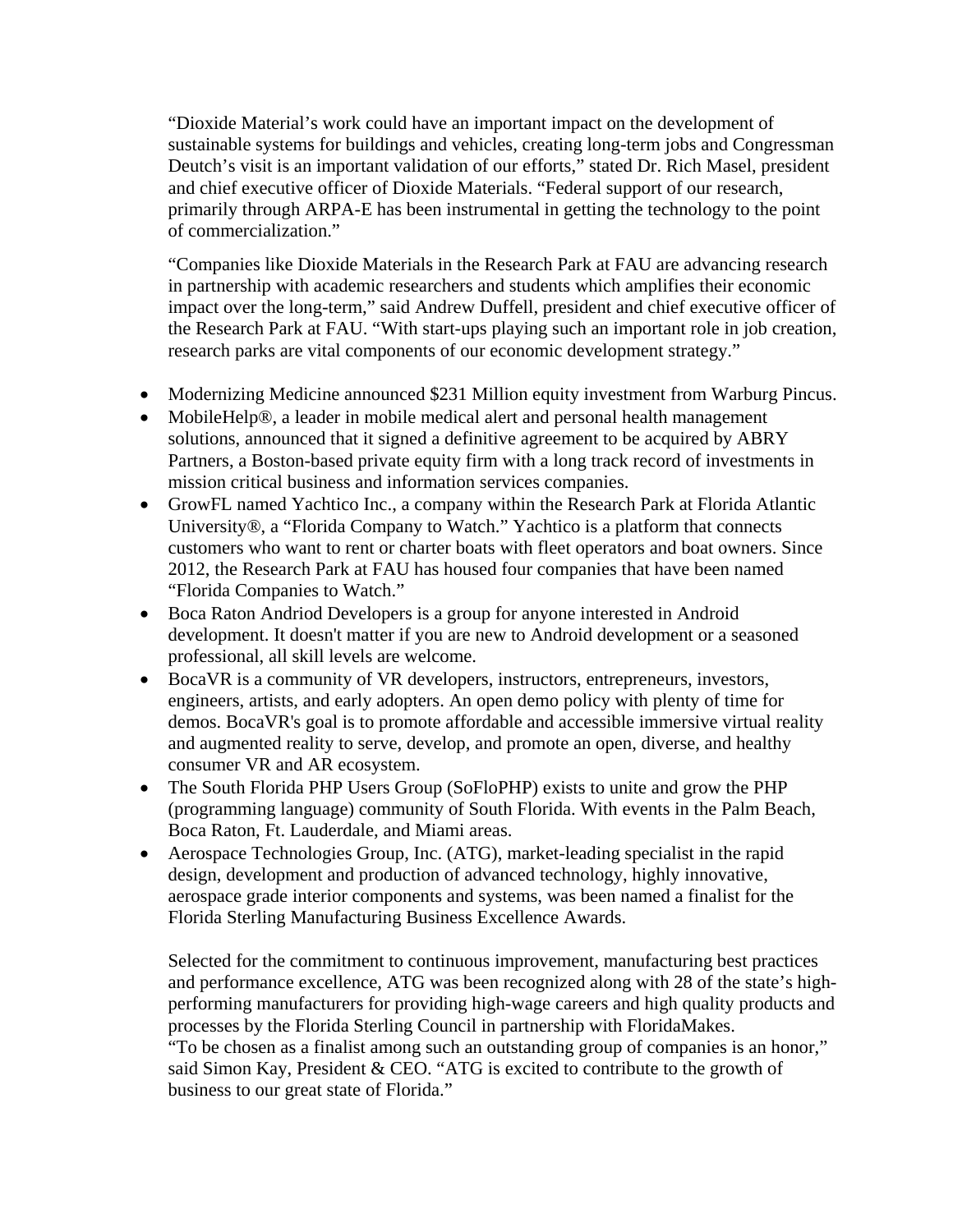Companies were judged on six criteria: leadership, strategic planning, customer and market focus, measurement, analysis and knowledge management, workforce and operations.

## Research Park at FAU Awards

**Distinguished Researcher: Ken Dawson-Scully, Ph.D.** is currently a tenured associate professor in the Department of Biological Sciences in FAU's Charles E. Schmidt College of Science, a visiting investigator at The Scripps Research Institute-Florida, and a faculty member at the International Max Planck Research School. Dawson-Scully has created two biotech companies that have been incubated in the Technology Business Incubator®, bringing new innovation and possibilities to market. *Relates to metric 1* 

**Distinguished Entrepreneur: Robert S. Flippo** has worked in both start-up environments as well as Fortune 500 companies over the last 16 years. Flippo has experience in forming highperformance teams and has held executive roles at high-tech companies such as Motorola, Boca Research, and Emergin, Inc. Flippo has grown Research Park-based MobileHelp from a one person venture to a sustainable company of almost 200 employees that was recently acquired by private equity company, Abry Partners. *Relates to metric 7*

**Distinguished Leader: Jeff Atwater** was elected to the Florida House of Representatives in 2000 and then to the Florida Senate in 2002 where he went on to serve as president. After leaving the Senate, Atwater successfully ran for election as the state's chief financial officer. In that capacity he oversaw the financial affairs of the world's 16th largest economy. Atwater recently began his new role as vice president for strategic initiatives and chief financial officer at Florida Atlantic University. Atwater's role in diversifying Florida's economy and positioning its finances for the future have contributed to the Research Park's mission immensely.

**Distinguished Organization: Boca Raton Airport Authority** manages the Boca Raton Airport (BCT), which is a major economic engine and asset to both Boca Raton and all of South Florida. The economic impact of BCT totals \$173.8 million. The U.S. Customs and Border Control building at BCT is set to open at the end of this year, enabling aircraft to clear customs at BCT without having to land at nearby airports.